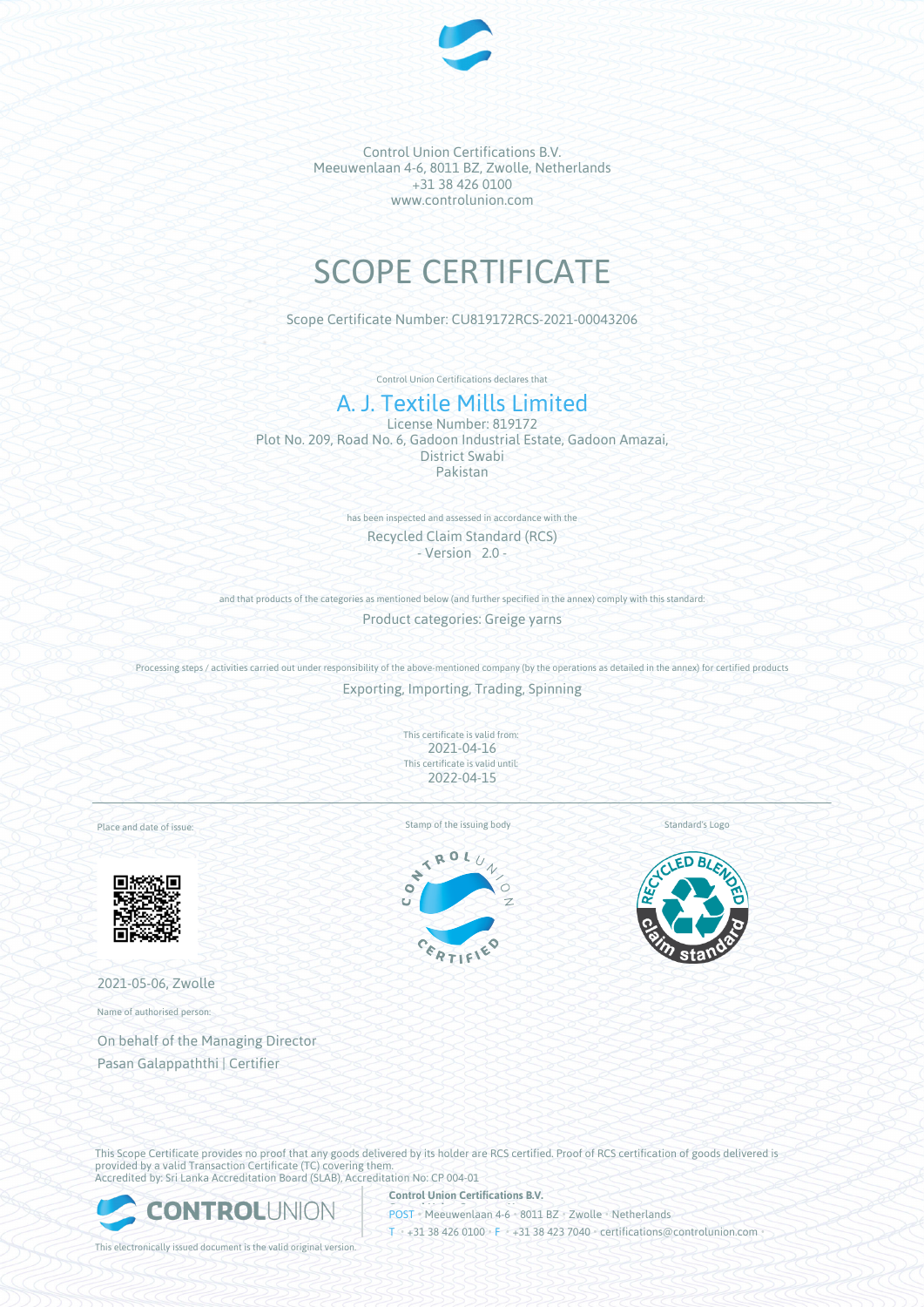

## Control Union Certifications B.V. Meeuwenlaan 4-6, 8011 BZ, Zwolle, Netherlands +31 38 426 0100 www.controlunion.com

# **A. J. Textile Mills Limited Recycled Claim Standard (RCS)**

Products Annex to certificate no. CU819172RCS-2021-00043206 In specific the certificate covers the following products:

| <b>Product category</b>                                  | <b>Product details</b> | <b>Material composition</b>                                                                 |                      | Label grade                                  |
|----------------------------------------------------------|------------------------|---------------------------------------------------------------------------------------------|----------------------|----------------------------------------------|
| Greige yarns<br>Carded yarns<br>Place and date of issue: |                        | 5.0% Recycled Post-Consumer Cotton<br>95.0% Conventional Cotton                             |                      | <b>Recycled Claim</b><br>Standard<br>Blended |
|                                                          |                        | Stamp of the issuing body                                                                   |                      | Standard's logo                              |
|                                                          |                        | NTRO.<br>$\iota_{U}$<br>$\sqrt{}$<br>$\circ$<br>$\bullet$<br>$\mathbb{Z}$<br>$\overline{U}$ | ACLED,<br><b>REC</b> | BLENOC                                       |
|                                                          |                        | CERTIF'                                                                                     | <b>Partin stau</b>   |                                              |
| 2021-05-06, Zwolle                                       |                        |                                                                                             |                      |                                              |
| Name of authorised person:                               |                        |                                                                                             |                      |                                              |
| On behalf of the Managing Director                       |                        |                                                                                             |                      |                                              |
| Pasan Galappaththi   Certifier                           |                        |                                                                                             |                      |                                              |

This electronically issued document is the valid original version. Scope Certificate CU819172RCS-2021-00043206 and License number 819172 , 06-May-2021 Page 2 / 3